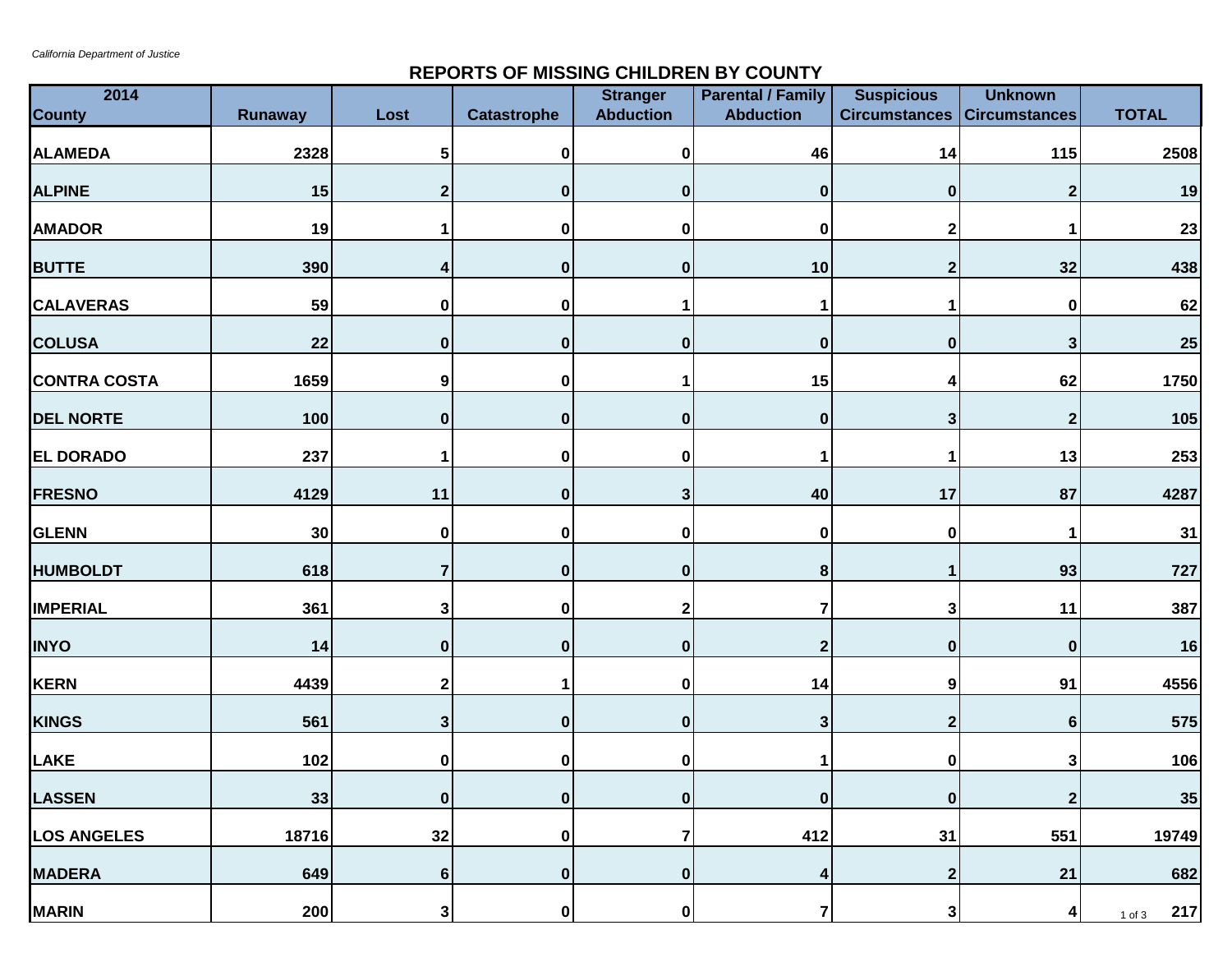## **REPORTS OF MISSING CHILDREN BY COUNTY**

| 2014<br><b>County</b>  | <b>Runaway</b> | Lost                    | <b>Catastrophe</b> | <b>Stranger</b><br><b>Abduction</b> | <b>Parental / Family</b><br><b>Abduction</b> | <b>Suspicious</b><br><b>Circumstances   Circumstances</b> | <b>Unknown</b> | <b>TOTAL</b>       |
|------------------------|----------------|-------------------------|--------------------|-------------------------------------|----------------------------------------------|-----------------------------------------------------------|----------------|--------------------|
| <b>MARIPOSA</b>        | 25             | 2                       | $\mathbf{0}$       | $\bf{0}$                            | $\bf{0}$                                     | $\bf{0}$                                                  | 4              | 31                 |
| <b>MENDOCINO</b>       | 157            |                         | $\boldsymbol{0}$   | 0                                   | 3                                            |                                                           | 5              | 167                |
| <b>MERCED</b>          | 1067           | 3                       | 1                  | $\bf{0}$                            | 15                                           |                                                           | 25             | 1118               |
| <b>MODOC</b>           | 11             | 0                       | $\pmb{0}$          | 0                                   |                                              | 0                                                         | $\mathbf{2}$   | 14                 |
| <b>MONO</b>            | $\bf{0}$       | $\boldsymbol{0}$        | 0                  | $\bf{0}$                            | $\bf{0}$                                     | $\bf{0}$                                                  | $\bf{0}$       | $\pmb{0}$          |
| <b>MONTEREY</b>        | 657            | 4                       | $\pmb{0}$          | 0                                   | 10                                           |                                                           | 23             | 695                |
| <b>NAPA</b>            | 149            | $\pmb{0}$               | 0                  | $\boldsymbol{0}$                    | 6                                            | $\boldsymbol{0}$                                          | $\mathbf{2}$   | 157                |
| <b>NEVADA</b>          | 162            | 0                       | $\bf{0}$           | 0                                   | 0                                            |                                                           | 8              | 171                |
| <b>ORANGE</b>          | 4846           | 34                      | 4                  | 2                                   | 58                                           | 10                                                        | 180            | 5134               |
| <b>PLACER</b>          | 487            | 10                      | $\bf{0}$           | 0                                   | 5                                            | 8                                                         | 81             | 591                |
| <b>PLUMAS</b>          | 14             | $\pmb{0}$               | $\bf{0}$           | $\bf{0}$                            | $\boldsymbol{2}$                             | $\boldsymbol{0}$                                          | $\bf{0}$       | 16                 |
| <b>RIVERSIDE</b>       | 5578           | $\mathbf 2$             | 4                  | 0                                   | 64                                           | 12                                                        | 47             | 5707               |
| <b>SACRAMENTO</b>      | 4791           | 16                      | 1                  |                                     | 63                                           | 17                                                        | 108            | 4997               |
| <b>SAN BENITO</b>      | 91             | 1                       | $\bf{0}$           | 0                                   | 0                                            |                                                           | 3              | 96                 |
| <b>SAN BERNARDINO</b>  | 5087           | $\overline{\mathbf{7}}$ | 0                  | $\boldsymbol{2}$                    | 154                                          | 17                                                        | 107            | 5374               |
| <b>SAN DIEGO</b>       | 4777           | 22                      | 0                  | 0                                   | 102                                          | 14                                                        | 98             | 5013               |
| <b>SAN FRANCISCO</b>   | 1371           | $\pmb{0}$               | 0                  |                                     | 15                                           | 8                                                         | 7              | 1402               |
| <b>SAN JOAQUIN</b>     | 2638           | 12                      | 1                  | 1                                   | 21                                           | 6                                                         | 65             | 2744               |
| <b>SAN LUIS OBISPO</b> | 452            | 1                       | 0                  | $\boldsymbol{0}$                    | $6\phantom{1}$                               | 6                                                         | 44             | 509                |
| <b>SAN MATEO</b>       | 942            | 1                       | $\boldsymbol{0}$   | 0                                   | 12                                           | 6                                                         | 22             | 983                |
| <b>SANTA BARBARA</b>   | 1021           | $\boldsymbol{9}$        | 0                  | $\pmb{0}$                           | 17                                           | 5                                                         | 19             | 1071<br>$2$ of $3$ |